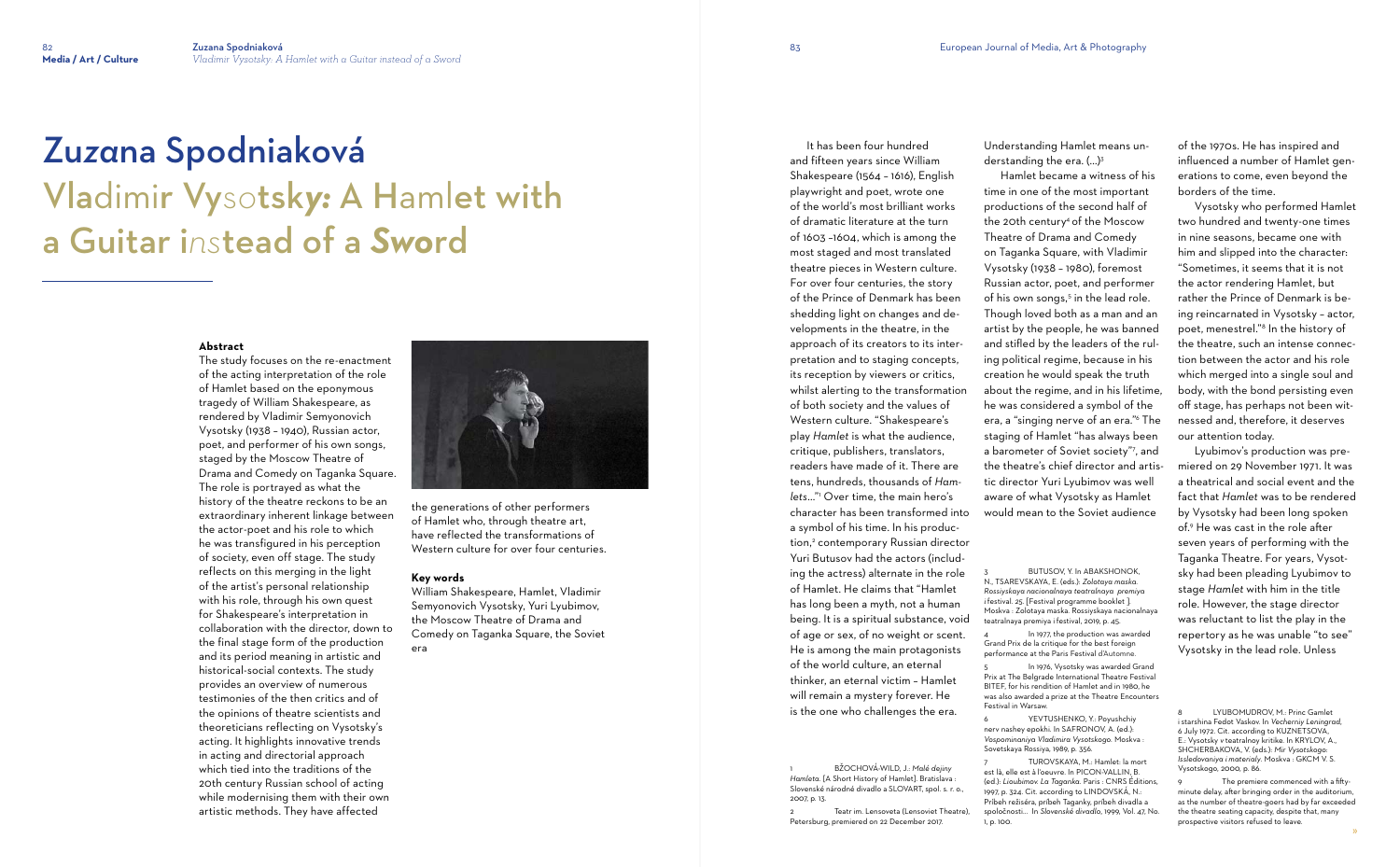Eventually, Lyubimov reached out for *Hamlet* because the State Department of Culture did not approve of his idea to stage a composition of several of Shakespeare's plays. By that time, Vysotsky had gained experience and he demonstrated a wide range of expressive means of acting, he asserted himself as a distinctive artistic personality, a popular and controversial actor and poet, thereby offering suitable material for the portrayal of a contemporary Shakespearian hero. The governing bodies contested his cast and argued that Vysotsky was "an outlaw, not a prince."10 Lyubimov defended his choice: "I've cast Vysotsky in the role of Hamlet. He's a very earthly, humane actor. He's all flesh and blood, right from the street. He's popularity is far-reaching: from the physicists of Dubna research centre to vagrants. Which means that his acting must appeal to something in people's inside..."11

the stage director was able "to see" an actor in a role, he would not be cast in it. While Stanislavsky used to tell the actors "ne veryu" ("I don't believe"), Lyubimov, for a change, would say "ne vizhu" ("I don't see").

In Vysotsky's acting biography this was only his second lead role, after Brecht's Galileo Galilei in *Zhizn'* Galileya [Life of Galileo]<sup>12</sup>: "Somehow, it turned out that someone who had been engaged in the

> VYSOTSKY, V.: A TV interview of the programme head Mati Talvik with the author. Recorded on 18 May 1975. Tallin: Estonian television studio, 1975. *(Vladimir Vysotsky: Tallin – Moscow, 6-Disc Edition).* [DVD]. Moskva : Bomba Miuzik, 2006.

10 MIKHALOVA, E.: *Vgranitsakh krasnogo kvadrata*. Mokva : Izdatelskiy Dom Rodionova, 2007, p. 157. 11 SMEKHOV, V.: *Zolotoy vek Taganki (vosem vecherov)*. Mosckva : Staroye kino, 2012, p. 81. 12 Direction Yuri Lyubimov, premiered on 17 May 1966.

VYSOTSKY, V.: Dlya pesen net granits. [An interview for the French broadcasting of the All-Union Radio]. November 1977. In *Muzykalnaya zhizn.*  1986, No. 24. Cit. according to TOKÁR, M. (ed. and transl.): *Taký bol Vysockij.* Bratislava : Obzor 1990. p.

theatre as a largely comic actor – initially, I performed comic roles and sang all sorts of humorous songs with the guitar, because it's possible in our theatre – was suddenly cast in the roles of Galileo and Hamlet. I don't think I managed it all at once, but rather by the director watching me for a long time to see whether or not I could make it. There seem to be two reasons for this. For Yuri Lyubimov, the actor's talent isn't the most important thing, although the actor's talent is important, too, but, above all, he's interested in human personality,"13 because: "In our theatre, an actor's personality is more important than the role: an individual who performs is more intriguing, that is, what he wishes to say, what he comes up with – he's not just an actor who's put on a role like a costume."<sup>14</sup>

> VYSOTSKY, V.: Dlya pesen net granits. [An interview for the French broadcasting of the All-Union Radio]. November 1977. In *Muzykalnaya zhizn.* 1986, No. 24. Cit. according to TOKÁR, M. (ed. and transl.): *Taký bol Vysockij.* Bratislava : Obzor, 1990*.* p. 51-52.

 The rehearsal process full of explorations and challenging experiments took almost a year (the first stage rehearsal took place on 11 January 1971). They kept on rehearsing for six hours a day. For example, there were twenty-two variants of the scene with the ghost of Hamlet's father. Lyubimov made several modifications to the text – for example, he deleted the crowd scenes and Fortinbras was removed at the end

51.

of the play. Vysotsky prepared for his role seriously. He would study

materials about Shakespeare and Elizabethan theatre and he had a great number of books covering the topic housed in his private library. His goal was to render what he believed to be "the best role of world drama"15 as brilliantly as no one else could: "I volunteered for the role myself. I had wanted to play it for long, I've seen almost all of our Hamlets. To play him not just differently from others, but (what I believed then) as Shakespeare would want him to be rendered. Apparently, every actor would be thinking the same way. (...) I think, I've found the necessary thought turning point. The Hamlets I've seen, and you could've seen, the whole performance, looked for the evidence of Claudius' guilt, in order to kill him, but they only found an excuse for themselves and their revenge. What I'm looking for, though, is an evidence of the king's innocence. I keep laying snares in the hope I'd get convinced of his innocence, of

NOVIKOV, V. (doctor of philology literary critic, prose writer, author of works on Vladimir Vysotsky): *Sound recording of an interview with Vladimir Ivanovich Novikov by Zuzana Spodniaková* (authoress) [MP3]. Recorded on 6 June 2017. Moscow : The private archives of the authoress.

 Lyubimov staged the tragedy as another modern parable of humanism. He followed the inspirations of street and square theatre with pantomime and humorous interludes inherently contained in his directori-

him not killing my father."<sup>16</sup>

15 VYSOTSKY V.: A TV interview. Moscow, 1975. (*Vladimir Vysotsky: Sofia – Moscow, 6-Disc Edition).* [DVD]*.* Moskva : Bomba Miuzik, 2005.

al principles and theatre aesthetics – *Hamlet* "was put on, or, perhaps more accurately, regained the nature of town squares."17 Vysotsky went further in these traditions. It is through the connection between Shakespeare and street and square theatre that theatrologist Natalya Krymova deliberates the reason for casting Vysotsky, "the author of market vaudevilles,"18 in the role of Hamlet, thereby linking up with her hypothesis of Vysotsky as the vehicle of skomorokh heritage.<sup>19</sup>

 At the same time, by staging Shakespeare's tragedy, the Taganka Theatre continued the dramaturgic line of drama productions, but also of poetic theatre: "The tragedy of Shakespeare, which was not common on domestic scene, sounded in the power of the poetic word. The rhyme and the stanza proved equally important to the director as the general conceptual intention. It goes without saying that only a poet must be a hero of poetry theatre."20 And it was the real poet Vysotsky who became the poet on stage: "Therefore, when I started rehearsing, it had already been assumed that Hamlet would

17 ABELIUK, E., LEENSON, E.: *Taganka: Lichnoye delo odnogo teatra*. Moskva : Novoye literaturnoye obozreniye, 2007, p. 91. 18 KRYMOVA, N.: O Vysotskom. In *Avrora*. 1981, No. 8. Cit. according to KRYMOVA, N.: *Imena. 1972 – 1986.* Vol. 2. Moskva : Trilistnik, 2005, p. 250.

19 Skomorokhs were Russian medieval roaming actors, singers, dancers, and musicians, authors of narrative, music and drama pieces, which they personally performed. They gave performances in streets and town squares, and they were in constant interaction with the audiences which they engaged in their performances.

20 MIKHALOVA, E.: *Vgranitsakh krasnogo kvadrata*. Moskva : Izdatelskiy Dom Rodionova, 2007, p. 163. be performed by an actor known as a man with the guitar, as someone who writes verses and sings himself. so he'd already be the vehicle of an image." 21 The poet's identity was an integral part of his being "in the very psychology of his being, he is a poet. It is a trait of his human nature."<sup>22</sup> He was "a poet born out of theatre" 23 and, at the same time, an actor born out of poetry. A year after the premiere, he wrote his own poem Moy Gamlet [My Hamlet, 1972], which he never set to music for his feeling of reverence.

 The production turned into a meeting place of three great poets – the author William Shakespeare, the translator Boris Pasternak, and the main character rendered by Vladimir Vysotsky who, during the performance and in line with Lyubimov's "school of acting" became its author: "Rather than reciting verses written more than three and a half centuries ago, the actor seemed to be reciting verses he composed... here and now, in the very process of the play." 24 By doing so, he delivered

23 KRYMOVA, N.: OVysotskom. In *Avrora.* 1981, No. 8. Cit. according to KRYMOVA, N. 2005. *Imena. 1972 – 1986*. Vol. 2. Moskva : Trilistnik, 2005, p. 254.

24 KRECHETOVA, R.: Vladimir Vysotsky. In *Teatr.* 2005, No., 1. Cit. According to ABELIUK, E., LEENSON, E.: *Lichnoye delo odnogo teatra.* Moskva : Novoye literaturnoye obozreniye, 2007, p. 84.



William Shakespeare: Hamlet. Vladimir Vysotsky. Direction Yuri Lyubimov. The

Five-year Plan House of Culture in Leningrad. The Taganka Theatre tour, June 1972. Photo by Alexandra Ukladnikova. Oleg Vasin archives.

VYSOTSKY, V.: Dlya pesen net granits [An interview for the French broadcasting of the All-Union Radio]. November 1977. In *Muzykalnaya zhizn.* 1986, No. 24. Cit. according to TOKÁR, M. (ed. and transl.): *Taký bol Vysockij.* Bratislava : Obzor 1990*.* p. 51.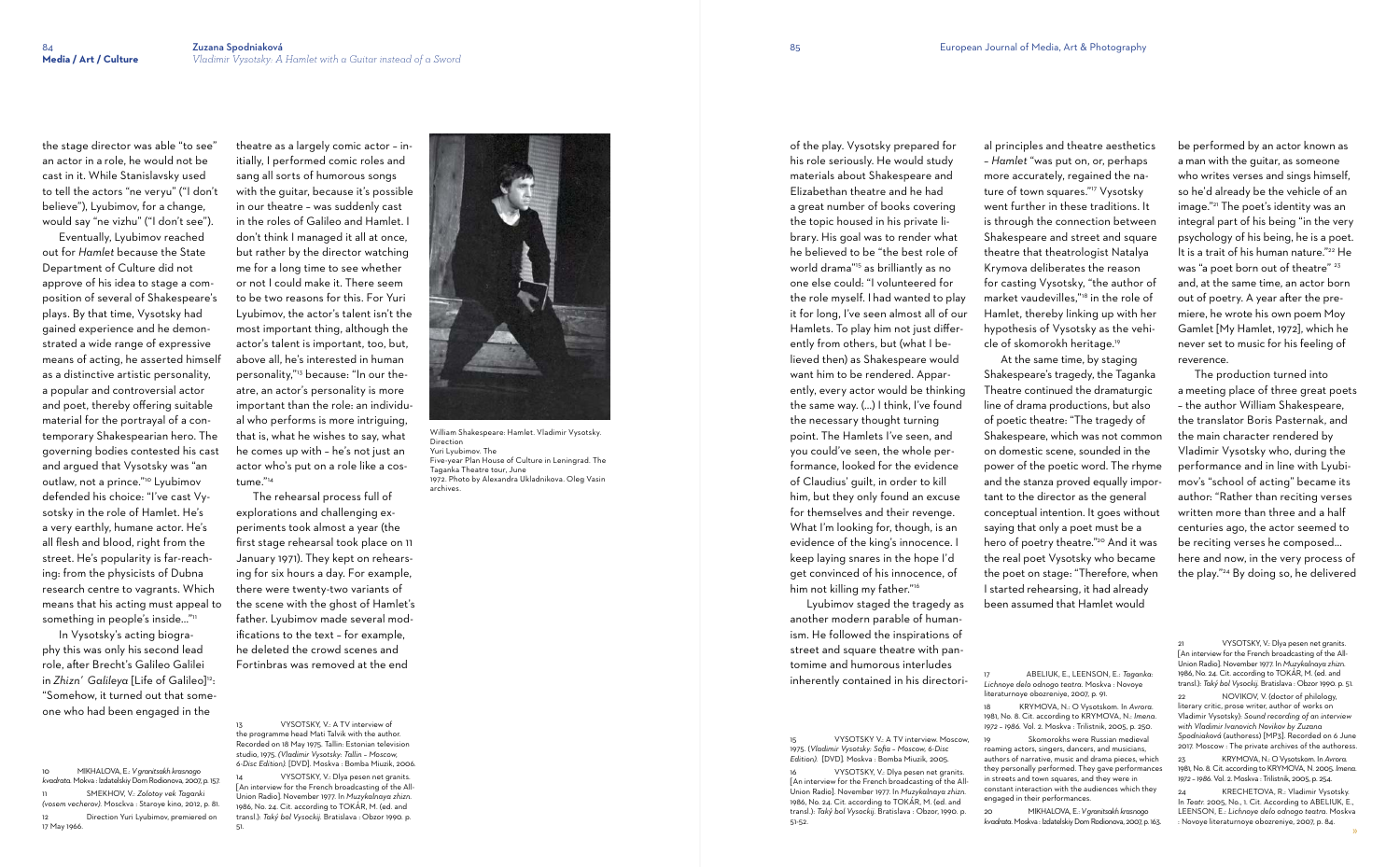on what Krymova believed to be "crucial" in Hamlet's staging tradition, i.e. "whether Hamlet remains a purely theatrical character, or he genuinely expresses the spirit of his nation and his time."<sup>25</sup>

 Unlike previous poetry theatres on Taganka Square, *Hamlet* was not about the fate of several poets or about one poet rendered by several actors, such as, for instance, five characters of the poet Mayakovsky in the production *Poslushayte!* [Listen!].26 This time, several poets became one – Vysotsky. The poetic concept also contained a reference to the then top poetry theatre on Taganka *Pavshie i zhivye* [The Fallen and the Living] $27$  about the fates of the poets who perished in war, however, this time, the war was waged amidst family and friends. In it, there was only one "fallen and alive" poet fighting. Being "alive" made him sad as he had survived and was bound to fight as a grieving survivor in a war of ordinariness in which he was drafted rather than making it a choice of his own: "I do my utmost to prevent blood from shedding."28 – "Vysotsky renders a young man at war, a drama of youth brought to sacrifice. This glamorous

young man was born to love and sing, but he must fight back and give out blows."29 Although he knows his end in the struggle for truth and the spiritual values of life, he kept fighting during every performance until he perished in "the military way."<sup>30</sup>

27 Direction Yuri Lyubimov, premiered on 4 November 1965.

28 VYSOTSKY, V.: Dlya pesen net granits. [An interview for the French broadcasting of the All-Union Radio]. November 1977. In *Muzykalnaya zhizn.* 1986, No. 24. Cit. according to TOKÁR, M. (ed. and transl.): *Taký bol Vysockij.* [This was Vysotsky]. Bratislava : Obzor 1990, p. 53.

 At the beginning of each performance he would speak up for himself as Vysotsky, poet and performer of his own songs, while leaning against the rear wall of the backdrop of white bricks. The stage designer of *Hamlet,* David Borovsky-Brodsky, referred to the denuded backdrop wall on Taganka as "the seagull of the Taganka Theatre,"31 since (apart from the very first season when it alerted the general public to a lack of funding the theatre had to struggle with) it had always been inclined to represent the artistic and ethical direction of the Taganka Theatre toward portraying the truth, while digressing from the creation of a realistic setting of productions and accentuating the rejection of film illusion and actual reality, much like the seagull on the curtain of the Moscow Art Theatre designed by Feodor Shekhtel which epitomised the theatre's creative principles.

 In *Hamlet* "the seagull" carried the weight of a gigantic wooden cross, equivalent to the almost its entire width. Beneath it, big metal swords leaned against its white

30 MIKHALOVA, E. *Vgranitsakh krasnogo kvadrata*. Moskva : Izdatelskiy Dom Rodionova, 2007, p. 162.

31 Ibid, p. 40.

wings of bricks, as if being additional smaller crosses protruding from the ground somewhere in the distance. Vysotsky sat beneath it – on his "Golgotha"<sup>32</sup> (Stanislavsky<sup>33</sup> also referred to the Danish royal court as Hamlet's "Golgotha"). He was singing and strumming the guitar while the audience kept streaming in. Hamlet, rendered by Vasily Kachalov, in the opening scene of the production *Hamlet* directed by the English theatre maker Edward Gordon Craig (1911) at the Moscow Art Theatre sixty years ago, also experienced his own prologue. Unlike Vysotsky, he would be seated in front "by a stone palace balustrade, immersed in his gloomy thoughts and flashing back on the foolish, debauched, meaningless luxury of his life at the court of the hated king."<sup>34</sup> After the spectators took their

seats, a live white rooster crowed in the upper left window of the portal and grave diggers with shovels entered the stage, acting as clowns (along with Polonius, Osric, and a group of actors). They began digging into real ground to recover the skull of Yorick (which was also part of the buffoonery). The King and the Queen came out and approached the grave to remove black-and-red mourning straps from the handle of

32 The name was given to this part of the scene by Ella Mikhalova in her book, in the chapter on Hamlet: Gamlet. In *V granitsakh krasnogo kvadrata*. Moskva : Izdatelskiy Dom Rodionova, 2007, p. 156-163.

33 STANISLAVSKY, K.: 1954. *Môj* život v *umení* [/My Life in Art/Moya zhizn v iskusstve]*.* Bratislava : Vydavateľstvo krásnej literatúry, 1954, p. 495.

34 Ibid, p. 493.



a sword stuck in the ground and tied them around their wrists as a token of mourning for the dead king. Horatio, Ophelia, Polonius, Laertes, Rosencrantz, and Guildenstern followed suit. In the spirit of Vakhtangov's early productions when actors slipped into their characters right before the audience, the actors introduced themselves in the opening act of *Hamlet* and announced they would play the tragedy of life and death.

 Vysotsky got up and walked toward the proscenium, to sing the poem *Hamlet* from Pasternak's *Doktor Zhivago* [Doctor Zhivago].35 In the prologue he introduced the audience to the story that followed the spirit of the theatre of the streets and squares of Shakespeare and Lyubimov: "it starts off the way drifters and comedians would start off."<sup>36</sup> The poem was not a depersonalised address of an actor to the viewers. It was a confession of man, an "actor," who had to deliver the role assigned to him by the stage director on the grand stage of life, where death always lurks. The banned bard Vysotsky sang the verses of the then prohibited novel he set to music, 37 standing over a grave with a big

stage six years earlier*.* 2007, p. 108.

The author of the music was Yuri

Markovich Butsko.

sword nearby, to demonstrate that the guitar was his sword.

 A modern image of Hamlet amazed the audiences and Lyubimov's concept triggered a variety of opinions – he was regarded as "one of the main achievements of the production" 38 and also as a decline belittling the "noble beginning" due to which "the viewer does not see a 'great thinker' but rather a 'variety show bard'." 39

 On his way from the Cross of Golgotha to the excavated grave on the proscenium Vysotsky, similarly to Jesus Christ, set out on a journey between life and death, to fulfil his father's wish (at the time Hamlet was premiered, Vysotsky was thirty-three years of age, i.e., he was the age of Jesus). For the last time, uttering Pasternak's verses, he requested the task assigned be withdrawn from him: "If only it is possible, Abba, Father/May this cup be carried past me." He knows he cannot escape his fate: "But the plan of action is determined/and the end irrevocably sealed." 40

 According to the witnesses, the opening part drew the audience into the atmosphere of the tragedy and

39 KUZNETSOVA, E.: *Vysotsky* v *teatralnoy kritike*. In KRYLOV, A., SHCHERBAKOVA, V. (eds.): *Mir Vysotskogo: Issledovaniya i materialy*. Moskva : GKCM V. S. Vysotskogo, 2000, p. 84.

40 PASTERNAK, B.: *Doktor Zhivago.*  Translation Zora Jesenská – Laco Novomeský. Bratislava : Tatran, 1969, p. 496.

<sup>25</sup> KRYMOVA, N.: O Vysotskom. In *Avrora*. 1981, No. 8. Cit. according to KRYMOVA, N: *Imena. 1972 – 1986.* Vol. 2. Moskva : Trilistnik, 2005, p. 250. 26 Direction Yuri Lyubimov, premiered on 16 May 1967.

GAYEVSKY, V.: O Gamlete. In NIKULIN, S. (ed.): *Vysotsky na Taganke*. Moskva : Soyuzteatr, 1988. p. 55-56.

<sup>35</sup> The same poem had been recited by Irina Kuznetsova in the performance *Pavshie i zhivye*  [The Fallen and the Living] on the Taganka Theatre

KHAYCHENKO, G.: Scena i vremya. In *Znaniye*. 1975, p. 120. Cit. according to KUZNETSOVA, E.: *Vysotsky* v *teatralnoy kritike*. In KRYLOV, A., SHCHERBAKOVA, V. (eds.): *Mir Vysotskogo: Issledovanyja i materialy*. Moskva : GKCM V. S. Vysotskogo, 2000, p. 84.

<sup>36</sup> KOZINTSEV, G.: *Iz rabochikh tetradei: 1949 – 1973. Sobrannye. sochineniya*: *v pyati tomakh*. 1983. Vol. 2, p. 387-388. Cit. according to ABELIUK, E., LEENSON, E.: *Taganka: Lichnoe delo odnogo teatra*. Moskva : Novoye literaturnoye obozreniye,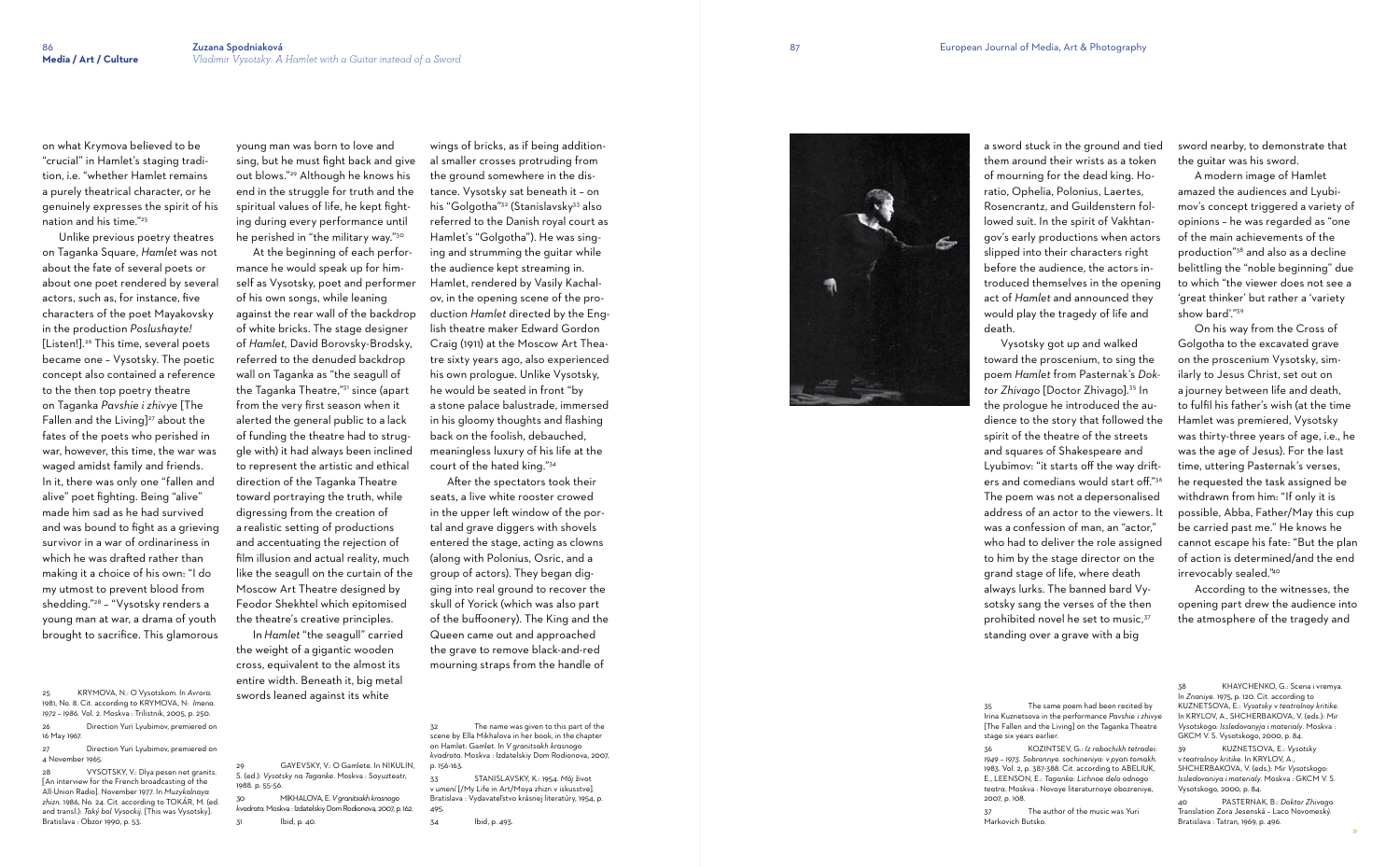foreshadowed its fatality: "The production started off at an emotional elevation that is usually put to use in the finale of a drama play. Vysotsky's voice, picking up strength and power from stanza to stanza, set the bottom, the 'start-o ff' limit of the tragedy, which from this very minute will continue to tamelessly rise to its climax."<sup>41</sup>

 Side by side, life and death were present on the stage all the time. Throughout the tragedy, the grave diggers kept walking up and down the stage, carrying a chest of old wooden boards. The open grave was there waiting for anyone, but at the same time, the co ffin served as an ordinary bench. The directorial concept translated into the work of actors reflected two artistic levels, i.e. the stylized (outer – the actor's body) and the realistic (inner – the actor's emotions) ones. The same principle applied to the stage de sign. All elements and materials had their realistic, but also metaphorical, symbolic meaning. Real clay was the ground to cover the grave, but it also epitomised dust that one would turn into a fter death, and at the same time, a life-bearing force from which every living entity could grow again. A live rooster stood in contrast to the grave. The materials were not theat rical or overly pompous, but rather genuine – wood, metal, wool – much like what mankind has been using since time immemorial.

Allegedly, Vysotsky had four such sweaters, which he kept changing during the performance, as he was too hot in them and had to change them several times.

As was customary at the Taganka

41 MIKHALOVA, E.: *V granitsakh krasnogo kvadrata*. Moskva : Izdatelskiy Dom Rodionova, 2007, p. 161.

GAYEVSKY, V.: O Gamlete. In NIKULIN, S. (ed.): *Vysotsky na Taganke*. Moskva : Soyuzteatr, 1988, p. 49.



Theatre, the king and the queen had no descriptive crowns. The costumes of all actors were made of modern material, of wool. Hamlet was dressed up in a black wool sweater<sup>42</sup> and a pair of black corduroy jeans. Gertrude and Claudius were clad in white (they were not in mourning), the others were dressed in earthy brown. Wool as a costume material was a mediator between the past and the present, a transition from the past to the present. Lyubimov decided to put a modern Hamlet on stage – "a Hamlet of the nuclear age"43, a loner with an uncovered neck (voice), while others had their necks covered in turtleneck sweaters. Vysotsky's sword-guitar no longer appeared throughout the performance. Hamlet's, i.e. Vysotsky's, throat became an autonomous musical instrument.

 Struggling with the "scum of hypocrisy in the rotten State of Denmark" illuminated by "Rembrandtean chiaroscuro effects," 44 Hamlet was challenged, metaphorically and physically, with the curtain having the colour of earth, of scum, the size of 9 x 5.5 metre, made of a coarse undyed woollen fabric, which could move across the stage from right to

43 MARTÍNEK, K.: *Mistr divadelní magie. Příspěvek k portrétu režiséra Jurije Petroviče Ljubimova.* [The Master of Modern Magic. On the Portrait of Stage Director Yuri Lyubimov]. Praha : Divadelní ústav, 1980, p. 26.

le ft, as well as back and forth. The curtain facilitated the connection between the backstage and the stage, to break it up and to develop parallel events as in a movie. The curtain changed the space of the story and it was a proxy for a variety of sets (for example, one could sit on it like on a throne). David Borovsky-Brodsky thus introduced the first tangible curtain to the Taganka Theatre, which became the dominating element of the production and its emblem. He found an ideal paravent Spanish wall that Craig had been looking for in vain at the Moscow Art Theatre.

 At its metaphoric core, the curtain on the stage was a distinct character that shaped the story. It never took anyone's side, it lived "a life of its own."45 The theatre and film scientist and theatre critic Tatyana Bachelis, capitalised the word in her study *Gamlet – Vysotsky* [Hamlet – Vysotsky]. In her opinion, as the story evolved, the curtain played the role of "History, Tragedy, Destiny, Faith, and Death."46 Paradoxically, its softness and pliability aptly captured a hardy character – "anonymous and indifferent. (...) It was impossible to destroy or break it,"47 no matter what forces were exerted.

45 BACHELIS, T.: Gamlet – Vysotsky. In FROLOV, V. (ed.): *Voprosy teatra 11*. Moskva : Vserossiyskoye teatralnoye obshchestvo, 1987, p. 127. 46 Ibid.

47 BEREZKIN, V.: Chudozhniki v postanovkach Shekspira In *Shekspirovskiye chteniya. 1978.* Moskva : Nauka, 1981, p. 273. Cit. according to ABELIUK, E., LEENSON, E.: *Taganka: Lichnoe delo odnogo teatra*. Moskva : Novoye literaturnoye obozreniye, 2007, p. 94.

It was "a huge shapeless force."<sup>48</sup> existence."<sup>50</sup>

It was scheming and physically manipulating the characters, it could determine the direction of their movement and throw them o ff their feet, which is seen in the prologue after the declamation of Pasternak's poem and also in the epilogue when its "deadly flight"49 o ff the stage swept away the dead bodies "as if flipping through the page of human

 Before the monologue "To be, or not to be…"51 takes place, Hamlet stands behind the curtain and listens to the king and queen's conversation with Rosencrantz, Guildenstern, and their suite, discussing how to get rid of him. Hamlet seems to be pushing it before him; he points his hand at the curtain, while asking "To be, or not to be?" He would start the monologue three times (only to finish it the third time) and each time, it was started di fferently: "I start declaiming him as if he [Hamlet – authoress' note] had been long trying to resolve the question "To be, or not to be..." (...) The cur-

49 KRYMOVA, N.: O Vysotskom. In *Avrora*. 1981, No. 8. Cit. according to KRYMOVA, N. 2005. *Imena.* 

*1972 – 1986.* Vol. 2. Moskva : Trilistnik, 2005, p. 251.

50 BEREZKIN, V.: Chudozhniki v postanovkach Shekspira. In *Shekspirovksiye chteniya. 1978.* Moskva : Nauka, 1981. p. 273. Cit. accoding to ABELIUK, E., LEENSON, E.: *Taganka:* 

*Lichnoe delo odnogo teatra*. Moskva : Novoye literaturnoye obozreniye, 2007, p. 95. 51 SHAKESPEARE, W.: *Hamlet.* Translation. Jozef Kot. Bratislava : HEVI, 1994, p. 68. [online ]. Available at: < https://cloud.edupage.org/cloud/ William-Shakespeare---Hamlet.pdf?z%3Ar4775gKnrpQOCn60fF%2Bm8XWGZpiFmmZgu1CKxzH2A5IozkdUrUA0Uz9QEpDcNY8Q>.

tain follows me again, it pushes me past the wings, with them resuming their dialogue. And, again [ Hamlet – authoress' note] returns and in a resolute and straightforward way – it is brilliantly solved there – suddenly, Hamlet becomes very rational and his speech becomes straightforward. And then [in the third monologue – authoress' note] he loses control and goes flat out and in an almost agitated state of mind, as if incidentally, commits manslaughter."<sup>52</sup> During the third monologue he did not distance himself from the character. He would say: "Sometimes, I feel I won't be able to declaim the entire text, I won't be strong enough." 53 He would not stop repeating it even when the monologue was over "to make it clear that I'm tantalised by it all the time." 54 When the monologue was repeated for a third time, he would come to the proscenium to switch from a monologue to a dialogue with the viewers, while looking into their eyes and pointing his finger at the grave on the proscenium in token of his "fallacious belief, as he would be thinking of a murder all the time." 55

53 SIDORINA, S. (ed.): Yuri Lyubimov*: 80 let v mirovom stsenicheskom iskusstve*. Moskva : Tri kvadrata, 2014, p. 192.

54 Ibid.

BACHELIS, T.: Gamlet - Vysotsky. In FROLOV, V. V. (ed.): *Voprosy teatra 11*. Moskva : Vserossiyskoye teatralnoye obshchestvo, 1987, p. 128.

<sup>52</sup> VYSOTSKY, V.: [A videorecording by Yuri Drozdov for Warren Beatty, American, actor, producer, scriptwriter, and director]. Moskva : Fakultet zhurnalistiky MGU. (*Vladimir Vysotsky. Grozny – Moscow, 6-Disc Edition).* [DVD]*.* Moskva : Bomba Miuzik, 2006.

<sup>55</sup> VYSOTSKY, V.: [A videorecording by Yuri Drozdov for Warren Beatty, American, actor, producer, scriptwriter, and director]. Moskva: Fakultet zhurnalistiky MGU. (*Vladimir Vysotsky. Grozny – Moscow, 6-Disc Edition).* [DVD]*.* Moskva : Bomba Miuzik, 2006.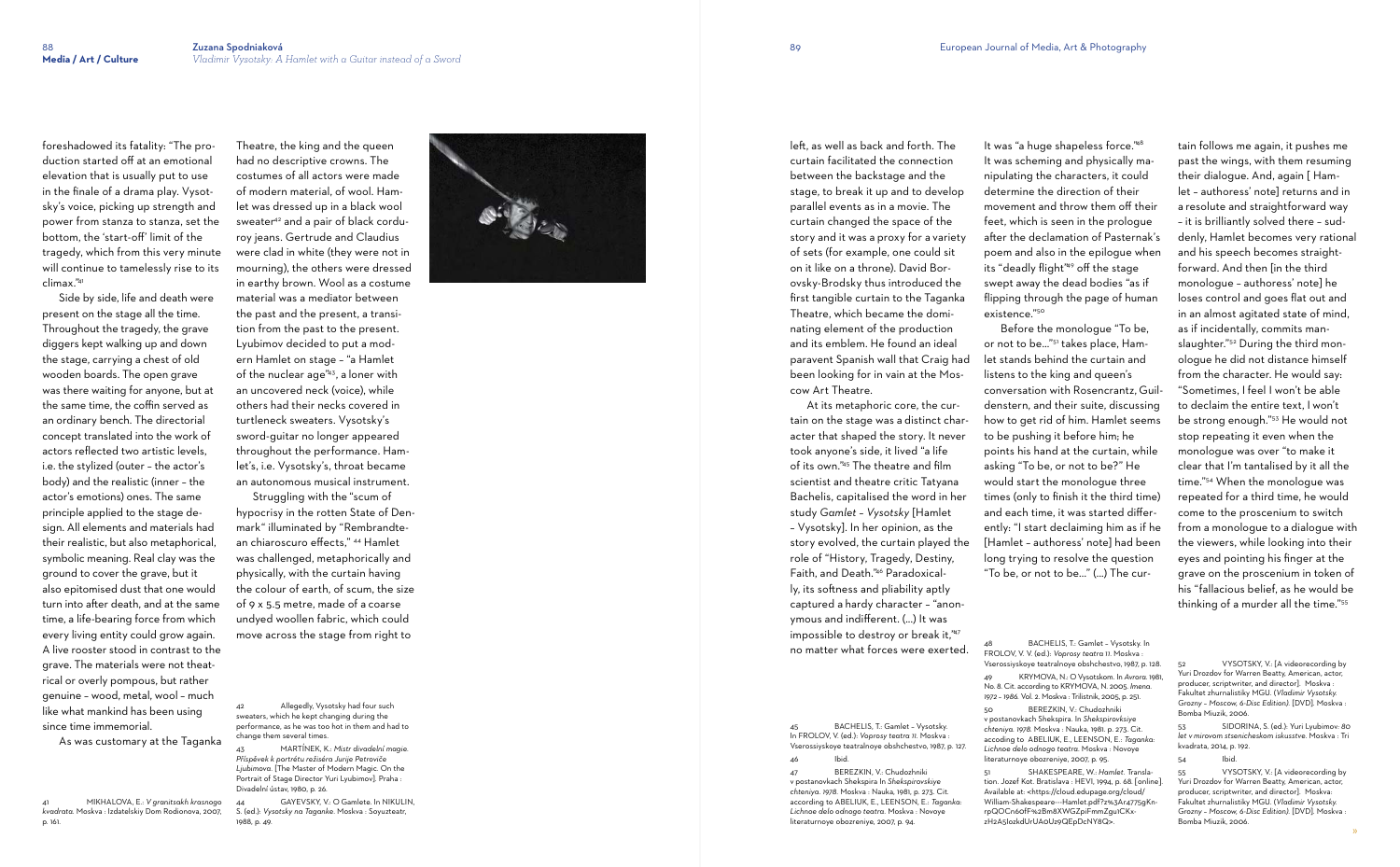For Vysotsky's Hamlet, the question "To be, or not to be…" is not "a philosophical quandary. In his mouth, it does not sound like a question, but rather like a scream having a common intonation: How to be?"<sup>56</sup> Hamlet does not ask "To be, or not to be?", but rather "to take action, or to run away, to fight, or to flee the battlefield?"57 According to Bachelis, he does not address the problem of being and non-being with respect to himself, but rather with respect to mankind. Theatre and literary critic Vadim Gayevsky regards the three times and ever more ferociously repeated "To be, or not to be" as the best acted scene of "incorrigible" Hamlet, as "a monologue about life declaimed by the reader, a singular voice that school failed to correct and theatre was resentful of correcting."<sup>58</sup>

KHAYCHENKO, G.: Scena i vremya. In *Znaniye*. 1975, p. 120. Cited according to KUZNETSOVA, E: *Vysotsky v teatralnoy kritike*. In KRYLOV, A., SHCHERBAKOVA, V. (eds.): *Mir Vysotskogo: Issledovaniya i materialy*. Moskva : GKCM V. S. Vysotskogo, 2000, p. 87.

 Theatre scientist Ella Mikhalyova also expresses her opinion on the rebelliousness of Vysotsky's Hamlet, which she keeps mentioning even many years after: "He saw the impossibility of changing the universe, but reserved the right of a personal rebellion, personal redemption. He was a poet – one who matures earlier than others, who more painfully

56 ANIKST, A.: Tragediya: garmoniya, kontrasty. In *Teatralnaya gazeta*. 12 December 1972. Cited according to ABELIUK, E., LEENSON, E.: *Taganka: Lichnoe delo odnogo teatra*. Moskva : Novoye literaturnoe obozreniye, 2007, p. 103-104.

> GAYEVSKY, V.: O Gamlete. In NIKULIN, S. (ed.): *Vysotsky na Taganke*. Moskva : Soyuzteatr, 1988, p. 55-57.

62 Direction Grigori Mikhailovich Kozintsev, Lenfilm, 1964.

58 GAYEVSKY, V.: O Gamlete. In NIKULIN, S. (ed.): *Vysotsky na Taganke*. Moskva : Soyuzteatr, 1988.

 In his interpretation it was very important that he was "a hero who knows everything."63 Apart from knowing his fate, he also knew who killed his father. The encounter with his father's ghost only solidified his belief, which is evidenced by his affirmatory head-nodding when the murderer's identity was disclosed to him. An inconspicuous line, which is not usually of great significance: "O, moyi prozreniya!" ("My premonition did not fail me!"64), was crucial for Vysotsky's Hamlet (Bachelis adds that these "premonitions" were also highlighted by theatre scientist and Shakespeare expert, Alexei Bartoshevich, in his first review of *Hamlet*  staged by the Taganka Theatre). Vysotsky upheld the importance of Hamlet's premonitions: "Hamlet knows much more than all the other Hamlets I've seen. He knows what will happen to him, what's happening to the country. He understands that he has nowhere to flee from his fateful end. He was bound to live an era that was cruel."<sup>65</sup> That

perceives the breaks and cracks of the times, a leader who builds a path at the cost of his own life."<sup>59</sup> Vysotsky's Hamlet set up a mirror to an era whose rules he was reluctant to play by, but he still wanted to live freely: "Our Hamlet is, above all, a man. A man who was brought up in cruel times. But he was also a student, much smarter than all his peers. He was prepared for the throne, he was to run the state. The throne, however, was seized by a king killer. Hamlet is all set on revenge, but he is opposed to murder, which torments him brutally."<sup>60</sup> The most difficult struggle was the one with himself.

> BACHELIS, T.: Gamlet - Vysotsky. In FROLOV, V. V. (ed.):. *Voprosy teatra 11*. Moskva : Vserossiyskoye teatralnoye obshchestvo, 1987, p. 125.

> VYSOTSKY, V.: Dlya pesen net granits. [An interview for the French broadcasting of the All-Union Radio]. November 1977. In *Muzykalnaya zhizn.* 1986, No. 24. Cit. according to TOKÁR, M. (ed. and transl.): *Taký bol Vysockij.* [This was Vysotsky].

 This "intellectual drama"<sup>61</sup> gushed out from the very essence of Vysotsky- an actor who had a kind of divided consciousness the whole time. He had never been "a mere" actor in the productions of the Taganka Theatre. When on stage, part of his consciousness would never cease to contemplate, to philosophise about the questions asked. He did not just create an outer image of the intellect like, for instance, Innokentiy Smoktunovsky in the film *Hamlet*,<sup>62</sup> who only portrayed the image of a wise man, but actually

59 MIKHALOVA, E.: *Vgranitsakh krasnogo kvadrata*. Moskva : Izdatelskiy Dom Rodionova, 2007, p. 162.

60 VYSOTSKY, V.: Dlya pesen net granits. [An interview for the French broadcasting of the All-Union Radio]. November 1977. In *Muzykalnaya zhizn.* 1986, No. 24. Cit. according to TOKÁR, M. (ed. and transl.): *Taký bol Vysockij.* [This was Vysotsky]. Bratislava : Obzor 1990*.* p. 51.

KUZNETSOVA, E.: Vysotsky *v* teatralnoy kritike. In KRYLOV, A., SHCHERBAKOVA, V. (eds.): *Mir Vysotskogo: Issledovaniya i materialy*. Moskva : GKCM V. S. Vysotskogo, 2000, p. 87.

never lived it. The essence of Hamlet's interpretation – identical to the essence of the actor-poet Vysotsky – was dialogism.

64 SHAKESPEARE, W.: *Hamlet.* Translation Jozef Kot. Bratislava : HEVI, 1994, p. 38. [online]. [2019-07-04]. Available at: <https://cloud.edupage. org/cloud/William-Shakespeare---Hamlet.pdf?z%3Ar4775gKnrpQOCn60fF%2Bm8XWGZpiFmmZgu1CKxzH2A5IozkdUrUA0Uz9QEpDcNY8Q>.

notwithstanding, as he said at the beginning: "I want to perform my role again." His knowledge is accompanied by fear: "… regardless of his knowledge and, more accurately, largely thanks to it, he is more fearful than other Hamlets of making a mistake."<sup>66</sup>

 Instead of a monologue "To be, or not to be" which was "sidelined"<sup>67</sup> in Lyubimov's directorial interpretation, the idea crucial to Hamlet was uttered in a conversation with the Ghost: "Raspalas svyaz vremen" ("The time is out of joint"68), because it is his lot to fix the time: "The time is out of joint: O cursed spite / That ever I was born to set it right!"<sup>69</sup> An emphasis put on this motif would, contrary to what is usual, affect the main monologue in Act 3 – "To be, or not to be."

 Vysotsky's Hamlet accepts death, although he knows that the answer is "to be" and that to live is better than to die (unlike Kachalov

Bratislava : Obzor 1990*,* p. 51.

66 SHCHERBAKOV, K.: Gamlet: Tragediya Shekspira na stsene Teatra na Taganke. In *Komsomolskaya Pravda.* 26 December 1971, p. 198. Cit. according to KUZNETSOVA, E.: *Vysotsky* v *teatralnoy kritike*. In KRYLOV, A., SHCHERBAKOVA, V. (eds.): *Mir Vysotskogo: Issledovaniya i materialy*. Moskva : GKCM V. S. Vysotskogo, 2000, p. 88.

68 In Lyubimov's staging the line was repeated three times, each time in a different translation – one by Pasternak and then by Andrei Kroneberg and Mikhail Lozinsky (1933).

69 SHAKESPEARE, W.: *Hamlet.* Translation Jozef Kot. Bratislava : HEVI, 1994, p. 38. [online]. [2019-07-04]. Available at: <https://cloud.edupage. org/cloud/William-Shakespeare---Hamlet.pdf?z%3Ar4775gKnrpQOCn60fF%2Bm8XWGZpiFmmZgu1CKxzH2A5IozkdUrUA0Uz9QEpDcNY8Q>.

who despised the earthly world and chose "not to be"). However, he is not afraid of physical death: "The death of his soul tantalised his reason and heart. To be or not to be, if you are forced to play by the dirty and godless rules of time? (...) To live by the different rules of the universe was the destiny of Hamlet"70 "dying for the redemption of sins"71 in the finale. At the very end of the play Hamlet dies by the white wall on the backdrop, at his Golgotha, from where he set out on his way of the cross. He utters his last words: "Dalshe – tishina." ("And silence thereaf-

ter.")

 His recorded voice uttering Hamlet's words from Scene 4, Act 4 cuts through the "silence" (the sequence of lines is reversed), leaving a message to progeny that the biggest of tragedies is a life without a purpose:

70 MIKHALOVA, E.: *V granitsakh krasnogo kvadrata*. Moskva : Izdatelskiy Dom Rodionova, 2007, p. 161-162.

Ibid, p. 156.

*"Sure, he that made us with such large discourse, Looking before and after, gave us not That capability and godlike reason To fust in us unused. What is a man If his chief good and market of his time Be but to sleep and feed? A beast, no more." 72*

 In his acting, Vysotsky linked up two schools of acting – the School-studio of the Moscow Art Theatre and the "school" of the Taganka Theatre under Lyubimov's stage direction. He demonstrated his mastery of psychological experiencing: "It is was this mutual bonding, the "radiation" of the actor's will that Stanislavsky may have once dreamt of." 73 He linked up the veracity of inner psychological experiencing with stylisation. His entire organism constantly worked with rich expressiveness, movement plasticity, and a wide vocal range. In his monologue "To be, or not to be" Vysotsky "kept vigorously rotating around his axis and upon the words "To be" he made an angry gesture, as if driving a dagger in the ground. His eyes glowed with "To be!" 74 Bachelis gives the following

72 SHAKESPEARE, W.: *Hamlet.* Translation Jozef Kot. Bratislava : HEVI, 1994, p. 110. [online]. [2019-07-04]. Available at: <https://cloud.edupage. org/cloud/William-Shakespeare---Hamlet.pdf?z%3Ar4775gKnrpQOCn60fF%2Bm8XWGZpiFmmZgu1CKxzH2A5IozkdUrUA0Uz9QEpDcNY8Q>.

73 BACHELIS, T.: Gamlet – Vysotsky. In FROLOV, V. V. (ed.): 1987. *Voprosy teatra 11*. Moskva : Vserossiyskoye teatralnoye obshchestvo, 1987, p. 126.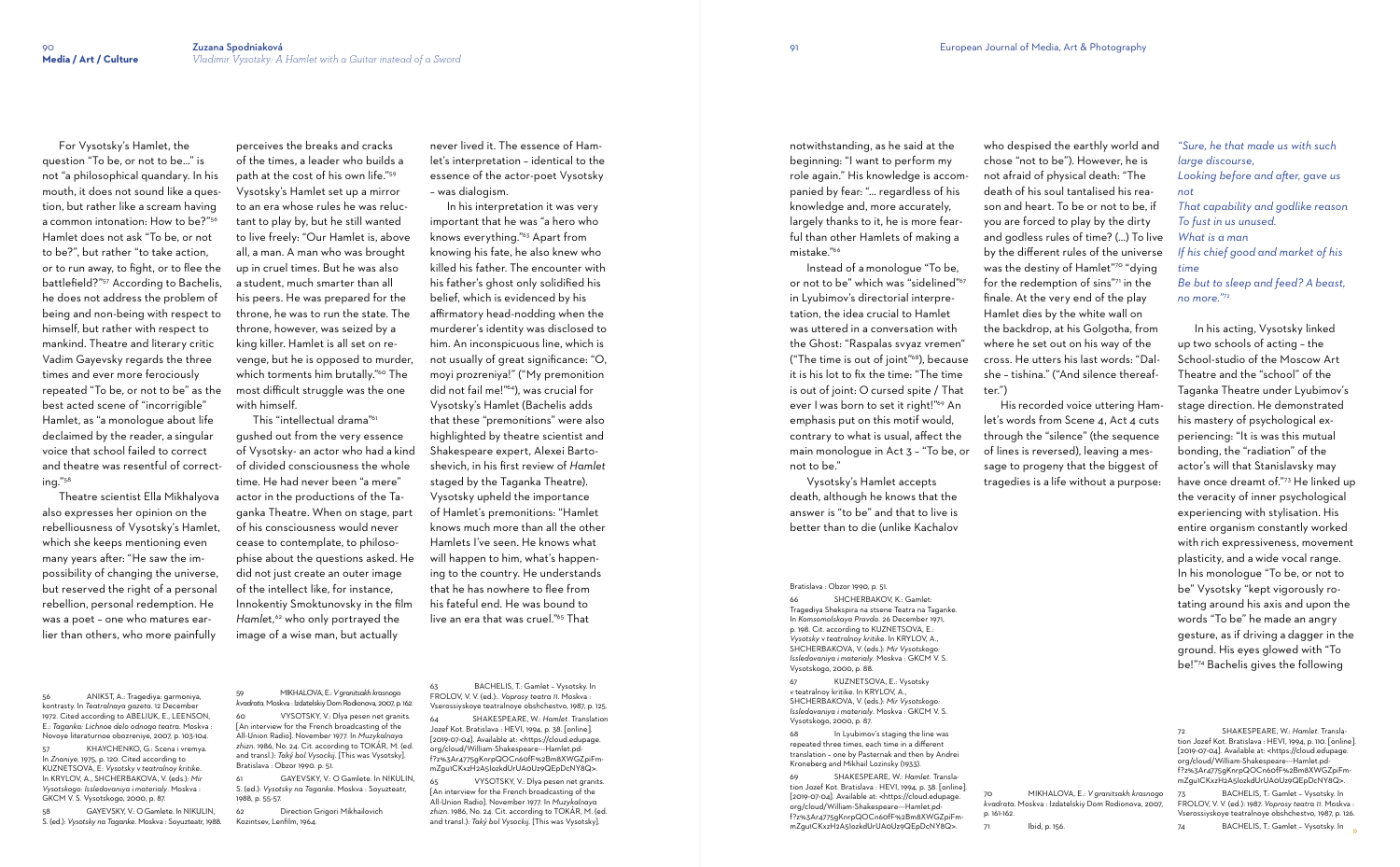description of his dynamic work with the body "swift gait, vigilance, swiftness, and unforeseen reactions – all this suggested that he made a firm decision: win first, then die."75 In a stylized battle with Laert, before which they did a jump rope exercise, he first has a sip of a poisoned drink, but a fter a dramatic pause while holding it in his mouth, he starts to gargle and then spits it out. Most of the time, his stylised movement and unpredictable gestures were in contrast with his stern, concentrated, and almost motionless face: "… it was a roughly sketched face, as if carved of wood", which "very rarely, as a last resort, gave permission to a wasteful lavishness of facial expression."76 Several preserved fragments of video recordings (of rehearsals and performances) show Vysotsky's utter inner and physical concentration.77 His stern facial expression is in sharp contrast with the expression in his eyes that show a deep and rich mental world of his character: "My Hamlet loves his father so much that he can see him any time he pleases. He calls him – and he appears. But all of this takes place in Hamlet's imagination. To my mind, this is a very clear and understandable rendition. And I believe it to be a Shakespeare's rendition."<sup>78</sup>

He said, he would lose as much as two kilograms during a single performance.

FROLOV, V. V. (ed.): 1987. *Voprosy teatra 11*. Moskva : Vserossiyskoye teatralnoye obshchestvo, 1987, p. 134.

GAYEVSKY, V.: O Gamlete. In NIKULIN, S. (ed.): *Vysotsky na Taganke*. Moskva : Soyuzteatr, 1988, p. 52.

- 75 Ibid, p. 126.
- 76 Ibid.
- 

78 VYSOTSKY, V.: Dlya pesen net granits. [An interview for the French broadcasting of the All-Union Radio]. November 1977. In *Muzykalnaya* 

 Since the text was challenging technically and dramaturgically, Vysotsky's voice, i.e. his "tool" boasting a wide range and rich colour that "sets the tone of the performance,"<sup>79</sup> proved to be Hamlet's essential means of expression. He lengthened the consonants and "it appeared as if the fire bell was sounded."80 In the scenes with other actors, his voice was composed and he would talk to them "in a brotherly manner, as if they were on an equal footing,"<sup>81</sup> in<br>a dialogue with Ophelia, he would switch from a balanced to a mocking tone, which he alternated with a menacing roar, with Yorick, he would engage in an amicable and "a mournful conversation,"82 in a scene with the flute with Rosencrantz and Guildenstern, his "deep voice was resounding ominously and it seemed that its low tones would burst the theatre building apart."<sup>83</sup>

> The role of Hamlet rendered by Vysotsky was thought to be "the actor's greatest victory"<sup>88</sup>; "an exam-

 His endeavour to become an actor worthy of a Shakespearian text was unanimously appreciated by critique: "Poetry and simplicity! They are congruent."84 "Vysotsky

*zhizn.* 1986, No. 24. Cit. according to TOKÁR, M. (ed. and transl.): *Tak ý bol Vysockij.* [This was Vysotsky]. Bratislava : Obzor 1990 *,* p. 52.

80 BACHELIS, T.: Gamlet – Vysotsky. In FROLOV, V. V. (ed.): 1987. *Voprosy teatra 11*. Moskva : Vserossiyskoye teatralnoye obshchestvo, 1987, p. 130.

| 81 | lbid, p. 135. |
|----|---------------|
| 82 | lbid, p. 139. |

83 Ibid, p. 136.

84 GUGUSHVILI, E.: V zashchitu "Gamleta". In *Vechornyi Tbilisi*. 4 October 1979, p. 4. Cit. according to KUZNETSOVA, E.: *Vysotsky v teatralnoy kritike*. In KRYLOV, A., SHCHERBAKOVA, V. (eds.): *Mir Vysotskogo: Issledovaniya i materialy*. Moskva : GKCM V. S. Vysotskogo, 2000, p. 89.



Cit, according to MIKHALOVA, E.: *V granitsakh krasnogo kvadrata*. Moskva : Izdatelskiy Dom Rodionova, 2007, p. 160.

declaims the text as both Hamlet and Shakespeare."85 "In his mouth, the verse has acquired the pliability of metal. His unique mastery of accelerating an emotion, his ability to hear the rhythm of a verse, to find the momenta for action in the very music of the verse were also found enjoyable. Vysotsky's ability to freely find his way through the alternating currents of high and low rhetoric styles, to immediately move from a dry statement of fact to a prophetic divination – to my eyes and to my hearing – ideally matched Shakespearean language setup.<sup>86</sup> "This is Vysotsky's way of verse declamation, he stands exactly at the edge of a tipping point. He flings back his head, he is about to fall down. Vysotsky plays the withering energy of a soul that has taken o ff by a miraculous effort and is about to nose-dive. Vysotsky plays this moment when his soul rejoices, it is filled with the glory of its take-o ff, even though it anticipates the pain and shame of its fall. Vysotsky's monologues are like a cracking vibrating string."<sup>87</sup>

85 KRECHETOVA, R.: Poiski yedinstva. In *Teatr*. 1973, No. 2, p. 65. Cit. according to KUZNETSOVA, E.: *Vysotsky* v *teatralnoy kritike*. In KRYLOV, A., SHCHERBAKOVA, V. (eds.): *Mir Vysotskogo: Issledovaniya i materialy*. Moskva : GKCM V. S. Vysotskogo, 2000, p. 87.

86 BACHELIS, T.: Gamlet – Vysotsky. In FROLOV, V. V. (ed.): 1987. *Voprosy teatra 11*. Moskva : Vserossiyskoye teatralnoye obshchestvo, 1987, p. 130. 87 GAYEVSKY, V.: O Gamlete. In NIKULIN, S. (ed.): *Vysockij na Taganke*. Moskva : Sojuzteatr, 1988, p. 57.

88 KHANIUTIN, E.: Gamlet epokhi kinematografa. In *Nedelya*. 6 – 12 December1971,

ple of modern acting."89 The literary scientist and acclaimed expert on Shakespeare Alexander Anikst wrote the following about Vysotsky's Hamlet: "There have been many di fferent Hamlets in world art. Every era has been laudating its own Hamlet. Amidst all the interpretations of the great tragedy, the interpretation by Lyubimov and Vysotsky is an unparalleled gem of world culture. No one has ever rendered Hamlet as Vysotsky has. He has been portrayed as a Hamlet-warrior, as a tragedy of a split personality, but no one has ever unveiled the torn soul of a young intellectual with such a tragic strength. A suffering, maimed soul that will not be broken in the gusts of mind and emotions. This image is created by a wounded heart, the life-bearing force of undaunted reason, struggling through to truth."<sup>90</sup> Hamlet and Vysotsky merged

into one human being: "… in this case, the image and the actor became one whole"91 "He entered the stage being his true self. And he

No. 50, p. 18-19. Cit. according to KUZNETSOVA, Vysotskogo, 2000, p. 89.

89 KRECHETOVA, R.: Poiski yedinstva. In *Teatr*. 1973, No. 2, p. 65. Cited according to KUZNETSOVA, E.: *Vysotsky* v *teatralnoy kritike*. In KRYLOV, A., SHCHERBAKOVA, V. (eds.): *Mir Vysotskogo: Issledovaniya i materialy*. Moskva : GKCM V. S. Vysotskogo, 2000, p. 89.

91 KUZNETSOVA, E.: *Vysotsky v teatralnoy kritike*. In KRYLOV, A., SHCHERBAKOVA, V. (eds.): *Mir Vysotskogo: Issledovaniya i materialy.*  Moskva : GKCM V. S. Vysotskogo, 2000, p. 86.

played nothing but his fate. (...) This was beyond what is called theatre." 92

 For years, the role had lived together with Vysotsky: "An exposed robust neck, which had gotten wider over the years, it became more relief-like, resembling a musical instrument, an organ with veins-whistles..." 93 "In his Hamlet, and together with him, Vysotsky grew and matured as a drama actor, as a tragedian of contemporary theatre." 94

 On 18 July 1980, it was the last time he rendered Hamlet on the Taganka stage. The performance scheduled for 27 July was never put on. He died early at an age of for ty-two, of a supposed heart failure in his apartment on the Malaya Gruzin skaya Street No. 28(exactly one year after a second clinical death during a performance in Bukhara, Uzbekistan, 25 July 1979), on 25 July 1980.

 Instead of a cancelled Shakespeare's performance, Vysotsky, clad in Hamlet's costume,<sup>95</sup> "performed" his last monodrama on Taganka stage a day later, on 28 July 1980. The staging of this "title" was not easy for the Taganka Theatre due to the intervention of

E.: *Vysotsky v teatralnoy kritike*. In KRYLOV, A., SHCHERBAKOVA, V. (eds.): *Mir Vysotskogo: Issledovaniya i materialy*. Moskva : GKCM V. S.

<sup>92</sup> KRYMOVA, N.: O Vysotskom. In *Avrora*. 1981, No. 8. Cited according to KRYMOVA, N.: *Imena. 1972 – 1986.* Vol. 2. Moskva : Trilistnik, 2005, p. 251-252. 93 DEMIDOVA, A.: Begushchaya stroka pamyati. Moskva : Exmo-press, 2000. p. 17. Cit. according to ABELIUK, E., LEENSON, E.: *Taganka: Lichnoe delo odnogo teatra*. Moskva : Novoye literaturnoe obozreniye, 2007, p. 92.

<sup>94</sup> MIKHALOVA, E.: *V granitsakh krasnogo kvadrata*. Moskva : Izdatelskiy Dom Rodionova, 2007, p. 158.

<sup>95</sup> Vysotsky was not dressed in the costume from the production, as was written by Alla Demidova later on. In her book *Vladimir Vysotsky, kakim znayu i lyublyu...* she explained he had a dress resembling Hamlet's costume.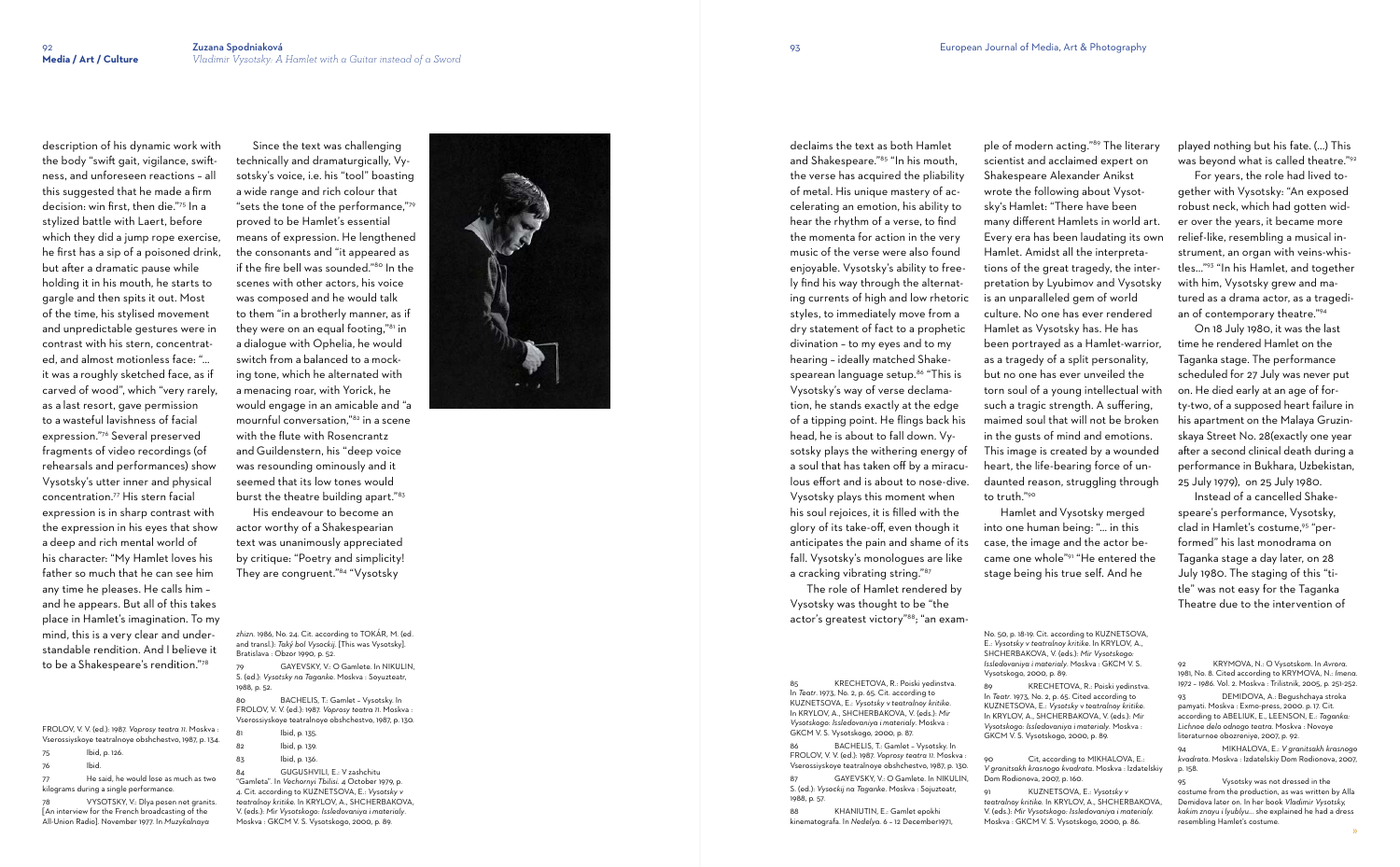to an era."<sup>101</sup>

the public authority. There was not a single poster announcing farewell to Hamlet which took place during the opening of the Summer Olympic Games in Moscow.96 Yet, everyone knew about it. Mounted police failed to disperse the crowd carrying flowers that kept streaming into the theatre building and its wide neighbourhood. This time, everyone was let in and attended Vysotsky's performance.

 The audiences who came to see this tragic piece experienced the fate of their prince more deeply than ever, as they realised it would never be repeated. "Silence thereafter" and only Vysotsky's recorded voice was heard. It was heard this time, too, just like in the finale of *Hamlet.* It kept streaming from every corner. People brought tape recorders and played and sung his songs...

# *A true poet meets a tragic culmination.*<sup>97</sup>

 Several days after the farewell ceremony with Vysotsky which was held on 28 July 1980, Lyubimov came up with an idea to preserve Vysotsky's live presence at the Taganka Theatre and, in the spirit of previous poetic compositions, to develop a poetry theatre about the

96 On 25 July 1980, the daily Vechernyaya Moskva informed of Vysotsky's death in a laconic and formal way. No mention was made of the farewell ceremony and no obituary was published either.

97 An excerpt from Vladimir Vysotsky's song *O fatalnykh datakh i tsifrakh.* (On Fatal Dates and Figures, 1971). In linguistic collaboration with Milan Tokár translated by Ľubomír Feldek. Cit. according to TOKÁR, M. (ed. and transl.). 1990. *Taký bol Vysockij.* Bratislava : Obzor, 1990, p. 175.

life and work of a poet who "grew as an actor at the Theatre on Taganka."98 However, he first had to painstakingly apply for an approval from the General Secretary of the Central Committee of the Communist Party of the Soviet Union, Yuri Vladimirovich Andropov, to put up a poetic "commemorative" composition *Vladimir Vysotsky,*<sup>99</sup> to at least mark the 1st anniversary of Vysotsky's death on 25 July 1981. The production was officially premiered as late as 25 January 1989,100 on the day of the actor's and poet's unlived fifty-first birthday and ever since, it has been performed (with a changed cast) until today. This goal is aptly pinned down in the subheading to the production – *Gamlet bez Gamleta ili poslednyaya rol poeta* [Hamlet without Hamlet, or, the Poet's Last Role] which has been on the thea-

tre's repertory ever since. Vladimir Vysotsky has never left the Taganka Theatre – he fell but stayed alive. "Hamlet has become part of the myth of Vysotsky, just like Vysotsky has become a symptomatic part of the legend about the Taganka Theatre. In that sense the death of the Prince of Denmark underscored the importance of Vysotsky for Russia and it put an end

Ibid.

#### Initially, the production's name was Moskva proshchaetsya s poetom (Moscow bids farewell to a poet).

100 In the late 1980s, Lyubimov moved the original production of Shakespeare's *Hamlet to* Leicester Haymarket Theatre in the UK (the renewed premiere took place on 14 September 1989) and he dedicated it to Vysotsky, which is also evidenced by the text on the cover of the programme booklet.

 *The study was supported by the Slovak Research and Development Agency within SRDA project No. 15- 0764, Slovak Theatre and Contemporary European Theatre Culture, Continuity and Discontinuity.* 

101 TUROVSKAYA, M.: Hamlet: la mort est là, elle est à l'oeuvre. In PICON-VALLIN, B. (ed.): *Lioubimov. La Taganka.* Paris : CNRS Éditions, 1997. p. 324. Cit. according to LINDOVSKÁ, N.: Príbeh režiséra, príbeh Taganky, príbeh divadla a spoločnosti... [The story of a director, the story of Taganka, the story of a theatre and society...]. In *Slovenské divadlo*. 1999, Vol. 47, No. 1, p. 100.

# **Bibliography**

ABAKSHONOK, N., TSAREVSKAYA, E. (eds.): *Zolotaya maska. Rossiyskaya nacionalnaya teatralnaya premiya i festival. 25.* [Festival programme booklet]. Moskva : Zolotaya maska. Rossiyskaya nacionalnaya teatralnaya premiya i *festival*, 2019. 313 p.

ABELIUK, E., LEENSON, E.: *Taganka: Lichnoye delo odnogo teatra*. Moskva : Novoye literaturnoye oboz-

reniye, 2007.

ANIKST, A.: Tragediya: garmoniya, kontrasty. In *Teatralnaya gazeta*. 12 December 1972. Cit. according to ABELIUK, E., LEENSON, E.: *Taganka: Lichnoe delo odnogo teatra*. Moskva : Novoye literaturnoe obozreniye, 2007, p. 91-104.

BACHELIS, T.: Gamlet – Vysotsky. In FROLOV, V. (ed.): *Voprosy teatra 11*. Moskva : Vserossiyskoe teatralnoye obshchestvo, 1987. p. 123-142.

BEREZKIN, V.: Chudozhniki v postanovkach Shekspira. In *Shekspirovskiye chteniya. 1978.* Moskva : Nauka, 1981. Cited according to ABELIUK, E. – LEENSON, E. 2007. *Taganka: Lichnoe delo odnogo teatra*. Moskva : Novoye literaturnoye obozreniye, 2007, p. 94-96.

BŽOCHOVÁ-WILD, J.: *Malé dejiny Hamleta.* [A Short History of Hamlet]. Bratislava : Slovenské národné divadlo a SLOVART, spol. s. r. o.,

2007.

DEMIDOVA, A.: *Vladimir Vysotsky,* 

*kakim znayu i lyublyu.* Moskva : Soyuz teatralnykh deyateley RSFSR, 1989.

GAEVSKY, V.: O Gamlete. In NIKU-LIN, S. (ed.): *Vysotsky na Taganka*. Moskva : Soyuzteatr, 1988. p. 49-61.

GUGUSHVILI, E.: V zashchitu "Gamleta". In *Vechornyi Tbilisi*. 4 October 1979, p. 4. Cit. according to KUZNETSOVA, E.: *Vysotsky v teatralnoy kritike*. In KRYLOV, A., SHCHERBAKOVA, V. (eds.): *Mir Vysotskogo: Issledovaniya i materialy*. Moskva : GKCM V. S. Vysotskogo, 2000.

YEVTUSHENKO, Y.: Poyushchiy nerv nashey epokhi. In SAFRONOV, A. (ed.): *Vospominanyja Vladimira Vysotskogo.* Moskva : Sovetskaya Rossiya, 1989.

KHAYCHENKO, G.: Scena i vremya. In *Znaniye*. 1975, p. 120. Cit. according to KUZNETSOVA, E.: *Vysotsky* v *teatralnoy kritike*. In KRYLOV, A., SHCHERBAKOVA, V. (eds.): *Mir Vysotskogo: Issledovaniya i materialy*. Moskva : GKCM V. S. Vysotskogo, 2000.

KHANIUTIN, E.: Gamlet epokhi kinematografa. In *Nedelya*. 6 – 12 December1971, No. 50, p. 18-19. Cit. according to KUZNETSOVA, E.: *Vysotsky v teatralnoy kritike*. In KRYLOV, A., SHCHERBAKOVA, V. (eds.): *Mir Vysotskogo: Issledovaniya i materialy*. Moskva : GKCM V. S. Vysotskogo, 2000.

KOZINTSEV, G.: *Iz rabochikh tetradei: 1949 – 1973. Sobrannye*